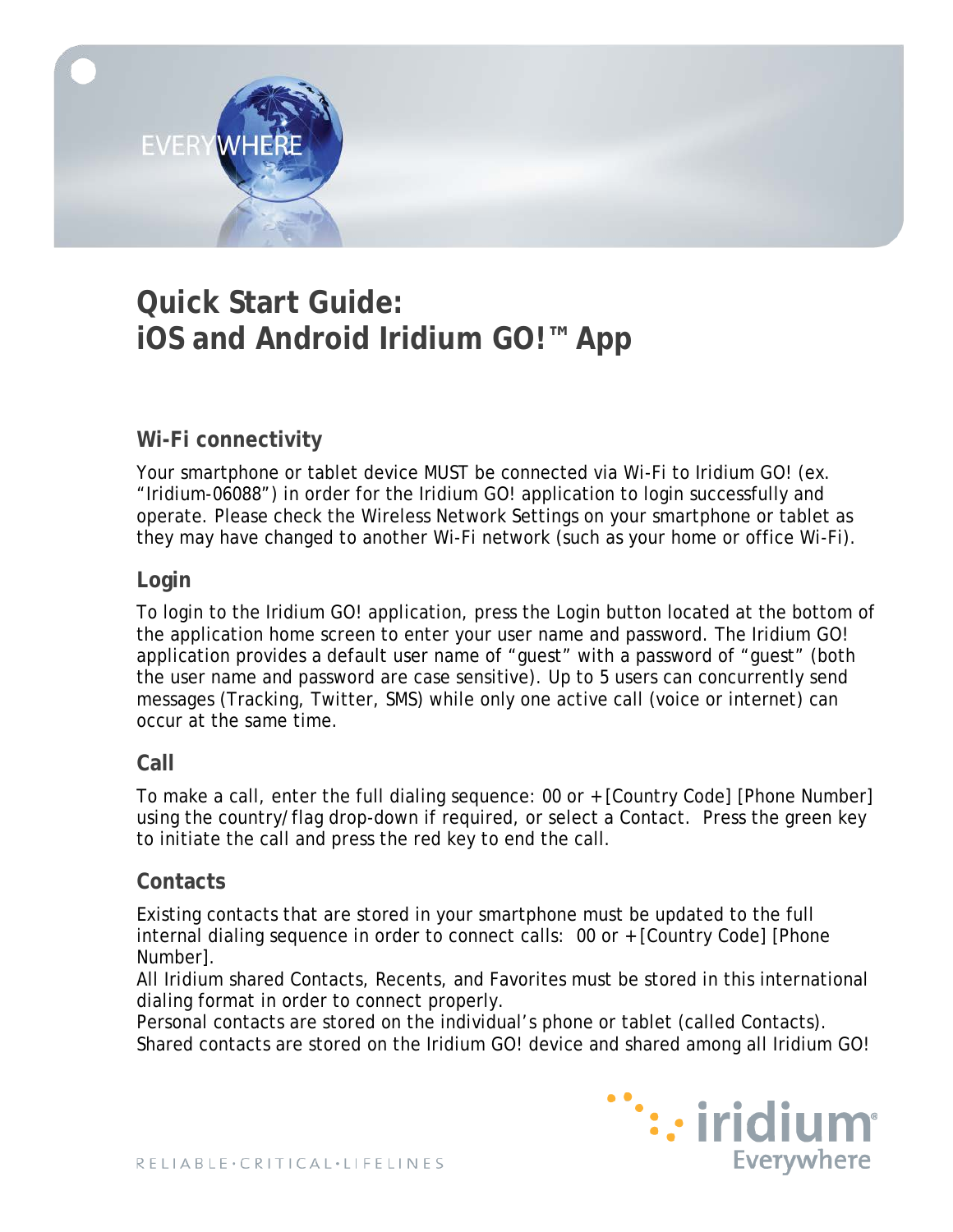

application users (called Iridium). Additionally recent calls can be accessed and favorites can be stored to simplify dialing and improve ease of accessing most frequently used contacts (instead of scrolling through long lists of contacts).

# **Messaging**

When messaging, enter the international dialing sequence of the intended recipient: 00 or + [Country Code] [Phone Number]. An email address destination is also permitted

#### **Twitter**

To utilize Twitter functionality the following is required:

- Active Twitter account
- Iridium GO! subscriber number linked to your Twitter account

To link your Twitter account with your Iridium GO! device, login to Twitter.com and update your Account settings with the Iridium phone number. Once the Iridium GO! has been linked to your Twitter account, posting messages within the Iridium GO! Twitter feature will post directly to your Twitter profile. Further information on Tweeting via SMS can be found at [http://support.twitter.com](http://support.twitter.com/)

#### **SOS Settings**

The Iridium GO! offers a programmable SOS button that can be configured to notify specified contacts in the case of an emergency. Once configured, an SOS can be initiated either from the Iridium GO! device or application.

An SOS initiated by pressing the SOS button on the Iridium GO! device will only send an emergency message with location information, while an SOS initiated from the Iridium GO! application will also provide the option for two-way voice communication with the designated contact.

**WARNING!** You must configure the SOS button in order for the SOS to send an emergency message to a designated Call Recipient and Message Recipient. Failure to configure the SOS button will result in no message being sent when the SOS button is pressed. This could prevent or delay an emergency response and result in serious injury or death.

**GEOS safety services:** To support the SOS feature, Iridium has contracted with GEOS Travel Safety Group to provide an emergency response coordination service for your Iridium GO! at no additional charge. These services are offered and provided exclusively by GEOS and not by Iridium which is a separate, unrelated company. Standard airtime charges will apply to SOS mode messages and/or calls to GEOS, a valid Iridium SIM subscription and online registration at www.geosalliance.com/iridium is required.

**To use GEOS service:** You must first register at www.geosalliance.com/iridium from your computer. To register, you will need your Iridium phone number and Iridium GO! IMEI (located on the Help -> About page).



iOS and Android Iridium GO! App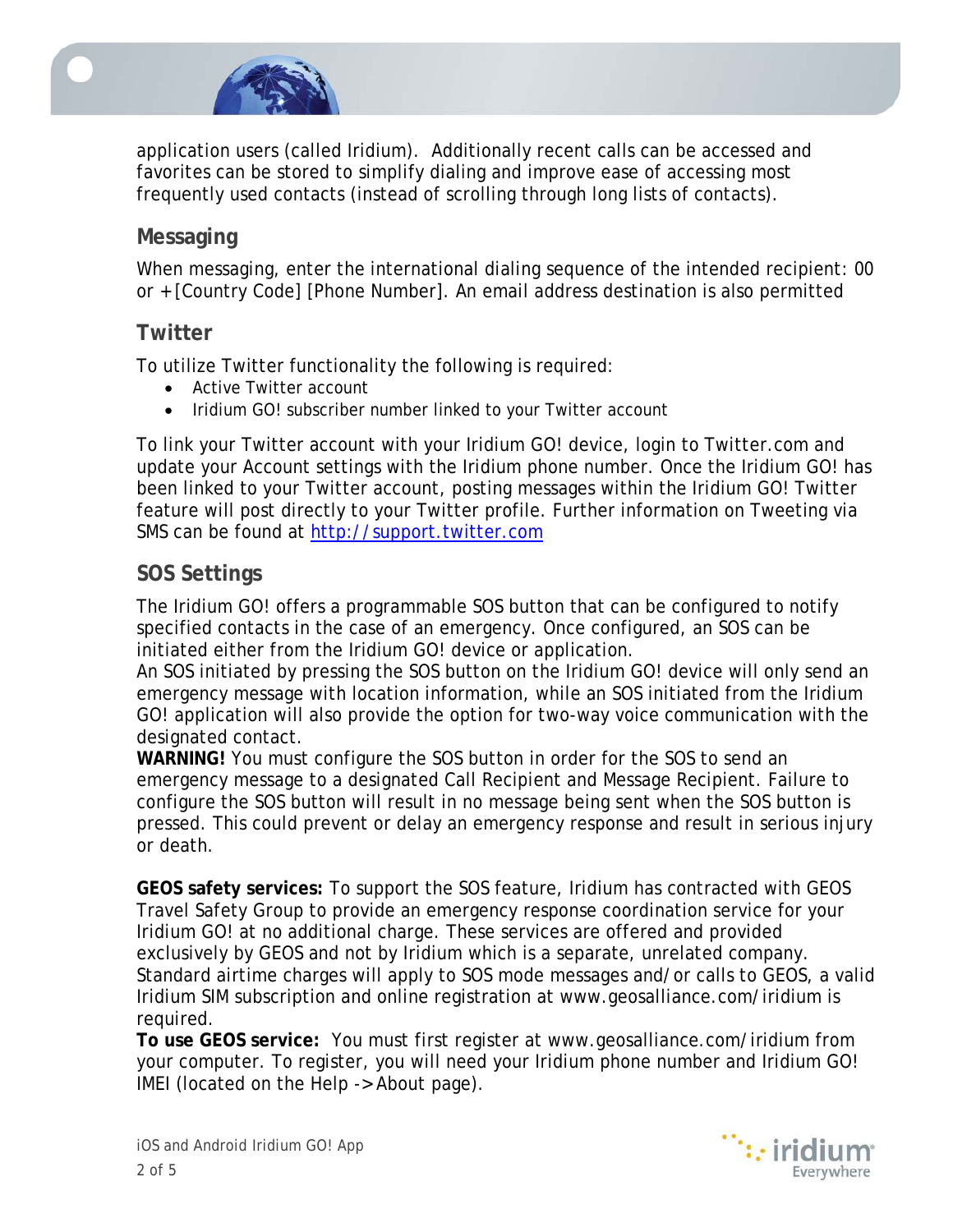

After completing the GEOS on-line registration process, navigate to Settings -> SOS-> GEOS Service and select 'Use', and enter the 5-digit authorization code provided by GEOS, then Submit.

If successful, your SOS settings will appear and the SOS action will be set to Call and Message, for the GEOS service. You may then choose to add additional emergency message contacts (see Message Recipient, below).

**To decline GEOS service and configure designated emergency contacts**: Navigate to Settings -> SOS and select 'Do Not Use' to decline GEOS Service.

Upon declining the GEOS service you should select the SOS Action (Call and Message or Message). The Message action enables automatic Emergency SMS alerts to be sent at 5 minute intervals until canceled. The Call and Message action enables the message feature as well as an automatic phone call to your designated call recipient when SOS is initiated from the Iridium GO! application.

**Call Recipient**: Enter the number for your Call Recipient. It is important that the number is entered in the correct international format with the international access code (+ or 00), country code, and phone number for proper routing.

**Message Recipient(s):** Up to three message recipients can be entered as either an email address or a mobile phone number in the correct international format.

**Spoken Language:** Select the spoken language of the emergency response personnel. The SOS emergency message will contain an abbreviation of the preferred language you have selected. This field helps to inform the emergency response personnel of the language you would prefer for spoken communication. However, it does not guarantee that the emergency response personnel will be able to speak in the preference selected.

Once completed, store your SOS settings on the Iridium GO! device. Important for SOS use:

- The Iridium GO! antenna must be raised and kept oriented towards the sky.
- SOS can be initiated either by pressing the SOS button on the Iridium GO! device or the SOS icon within the Iridium GO! application.
- To place an Emergency Call you must use the Iridium GO! application.
- The Iridium GO! device will remain in SOS mode until canceled by the user.
- The SOS mode is not canceled when the Iridium GO! application is closed or the smartphone is turned off.
- If the Iridium GO! device is turned off while in SOS mode, upon restart the Iridium GO! device will resume sending SOS messages.
- If the Iridium GO! antenna is lowered while in SOS mode the device will prompt you to raise the antenna and send a notification message to the emergency recipient(s) that you are powering down the device.

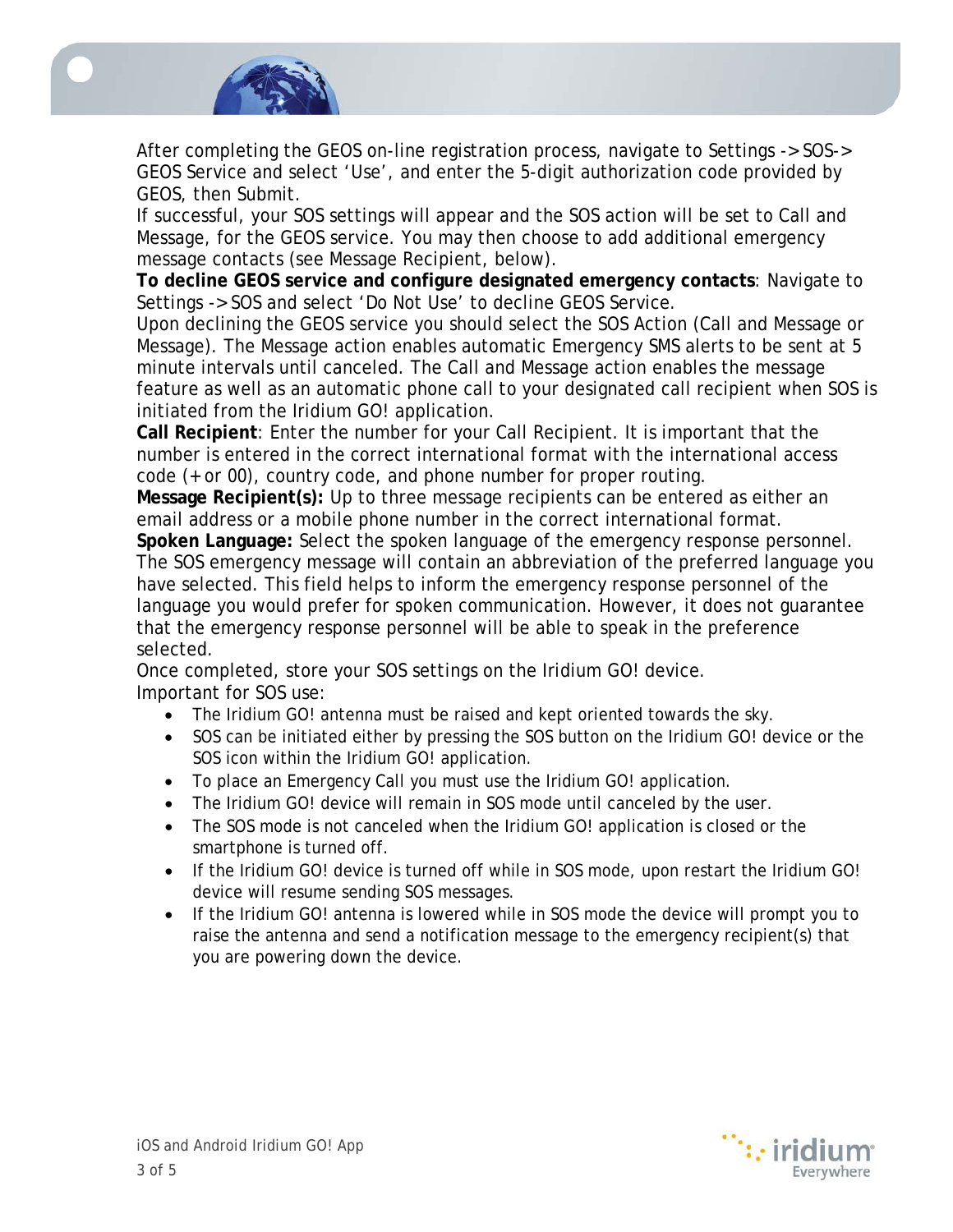

# **Tips on efficient operation**

For Iridium GO! to operate most efficiently:

- 1. Keep the battery charged to ensure that the device is ready for use when needed.
- 2. Ensure antenna is pointed directly up while in use.
- 3. Make sure the antenna has a clear unobstructed view of the sky.
- 4. Do not touch the antenna unnecessarily when the Iridium GO! is in use.

#### **User Management**

User management provides the administrator with the ability to create additional user accounts.

These new accounts can then be modified by the administrator to limit access to different features within the Iridium GO! application: make calls, send or receive messages, send Quick GPS or post to Twitter. By default the "guest" user account is set as an administrator. The "guest" login can be used concurrently by 5 different users resulting in 5 administrators logged in at the same time. If you wish to limit access to the administrative settings (Firewall, Wi-Fi, SOS and user management), you may modify the "guest" account to remove the "administrator" rights. Prior to modifying the "guest" account, please ensure that you have created a new account with administrator privileges.

## Advanced Features portal

The Iridium GO! device contains an internal portal which can be used to modify device settings through your laptop or computer. To access the portal connect to the Iridium GO! Wi-Fi via your laptop or computer, open an internet browser and enter 192.168.0.1 in the address bar. Press Enter on your keyboard, and login with an administrator account (by default "guest").